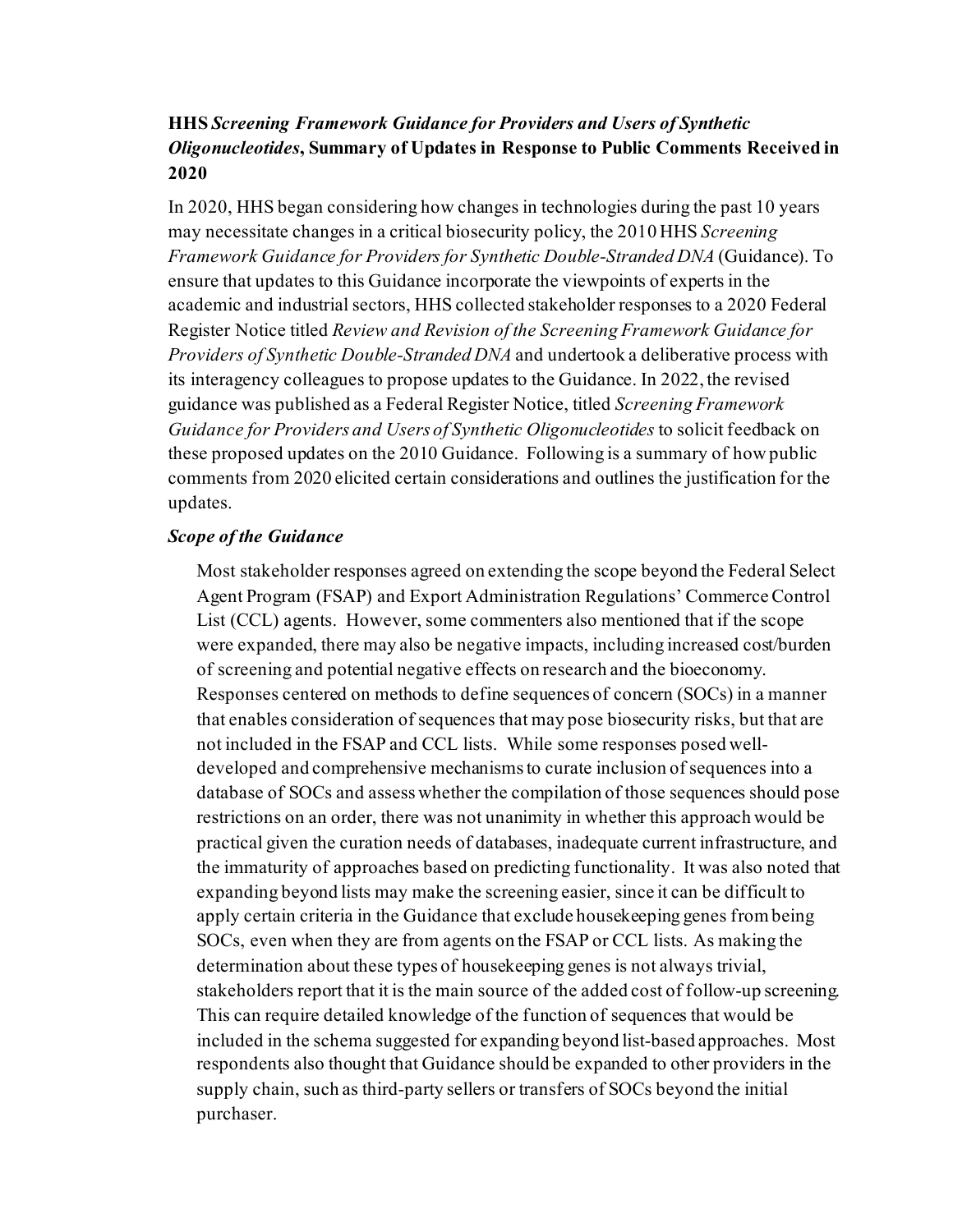As a result of these suggestions and concerns, the definition of SOCs in the Revised Guidance has been expanded, and now includes both sequences from agents in the FSAP or CCL lists and sequences that contribute to the pathogenicity or toxicity of agents not included in these lists. These changes were made to encompass the suggestions made by stakeholders and will aid synthetic oligonucleotide providers and customers in complying with best practices to ensure biosecurity.

In addition, as a result of these suggestions the Guidance now includes advice for verifying the legitimacy of recipients for transfers of either oligonucleotides containing SOCs or of oligonucleotide synthesis equipment, throughout the lifecycle of these materials.

## *Sequence Screening Methodology*

The majority of respondents reported that the 200 base pairs (bp) window should be reduced to allow embedded sequences to be found. There was no clear consensus regarding the window size, but multiple responses indicate that screening window should be reduced to 40−50 bp. Some commenters find that 200 bp window is sufficient, and that reducing the size of the window should be subjected to cost/benefit analysis. Most respondents indicated that BLAST seems acceptable as a screening tool, but the lack of a definitive database of biothreat sequences was identified as a gap. Proteomic and bioinformatics approaches to curate a database of biothreats sequences and potentially establishing new methodologies other than BLAST were suggested. Regarding Best Match flagging, some stakeholders prefer to continue using Best Match with small modifications while others suggest moving to signature based detection or other approaches. An outcome-based approach was also suggested, where the government sets performance standards and then evaluates the screening methodology against them. Several responses indicated that, while predictive bioinformatic approaches are in development, they are likely not sufficiently mature on their own to identify SOCs. Respondents also indicated that the lack of a curated database of biothreat sequences outside the FSAP and CCL lists makes the development of these approaches unlikely. Several commenters supported the consideration of order batch size and indicated that the Guidance should include a discussion on the use of synthetic DNA fragments of a certain size for assembly into longer constructs and that providers should monitor Best Matches both a) across sequences within an order and b) across orders from the same customer.

In response to these suggestions, the Revised Guidance continues to recommend using Best Match for identifying SOCs, but also includes the consideration that Providers may also choose to use other screening approaches that they assess to be equivalent or superior to the Best Match approach or supplement it, including customized databases or approaches that evaluate the biological risk associated with non-select agents and toxins sequences or, for international orders, sequences not associated with items on the CCL. Also, the Revised Guidance acknowledges that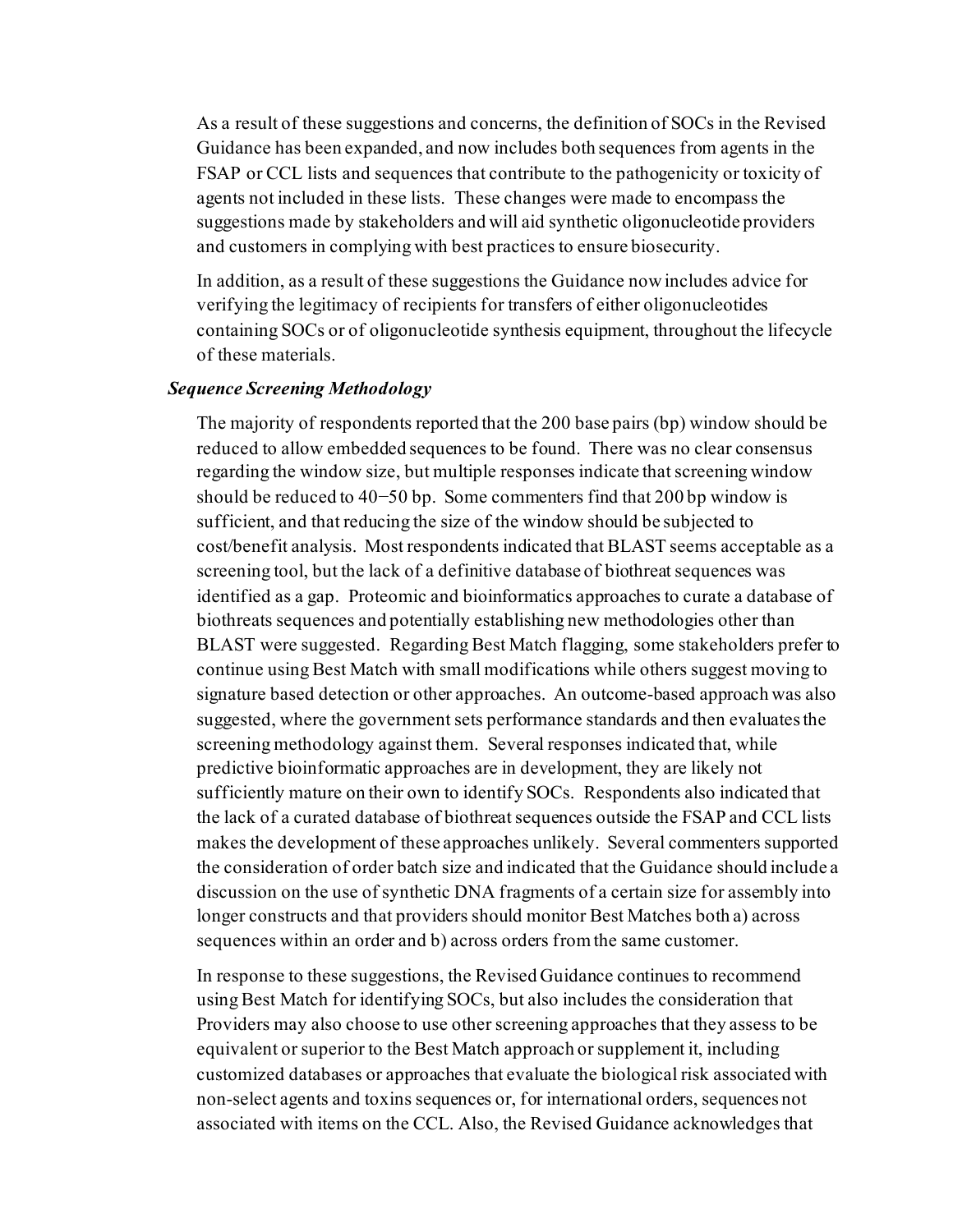Providers may wish to consider developing solutions for determining which sequences from pathogens, regulated or unregulated, should not cause concern. The Revised Guidance also suggests that batch size should be considered in the sequence screening, to identify orders of small oligonucleotides that could be assembled into larger SOCs.

#### *Biosecurity Measures*

Many comments indicated that the maintenance and implementation of broader listbased approach(es) are now feasible and several curated SOC databases exist that have these functionalities. Several such databases were noted, and respondents listed their strengths and limitations. Other respondents noted that no single, recognized database exists. Respondents universally indicated that a curated database of sequences directly subject to regulatory control would be extremely valuable to Providers, and some respondents suggested that this database should be actively maintained in perpetuity by the U.S. Government − up to and including same-day updates coinciding with additions or removals of organisms on FSAP or CCL lists. Supplementing the Best Match approach with curated databases (beyond SAR/CCL) and predictive tools was suggested by some respondents, but the negative aspects of curated databases and predictive tools that may underestimate the hazard of sequences not in the curated databases or not predicted by tools was noted. Respondents also noted limitations in implementing broader list-based approaches. For example, the lack of operationally trained biosecurity experts was noted as a gap in broadly implementing these methodologies, and workforce training was mentioned as a potential area for U.S. Government investment.

In response to these suggestions and concerns, the Revised Guidance has been updated to include sequence screening recommendations that do not rely upon the use of curated databases of sequences that meet the definition of SOCs. However, the use of such databases is also not precluded, should they become more widely available. The U.S. Government encourages the development of such databases as screening tools that could be improved as additional data become available. Furthermore, in order to relieve some of the burden of sequence screening, the Revised Guidance includes the recommendation the recommendation that customers notify Providers if their oligonucleotide orders contain SOCs and provide proof of their legitimacy when placing such orders.

# *Customer Screening*

Several respondents recommended consideration of methods to streamline customer screening. Pre-screening, white-listing, and the maintenance of a restricted list were suggested as potential responsibilities of the U.S. Government, and the risks and burdens associated with the white-listing were discussed in detail. Some respondents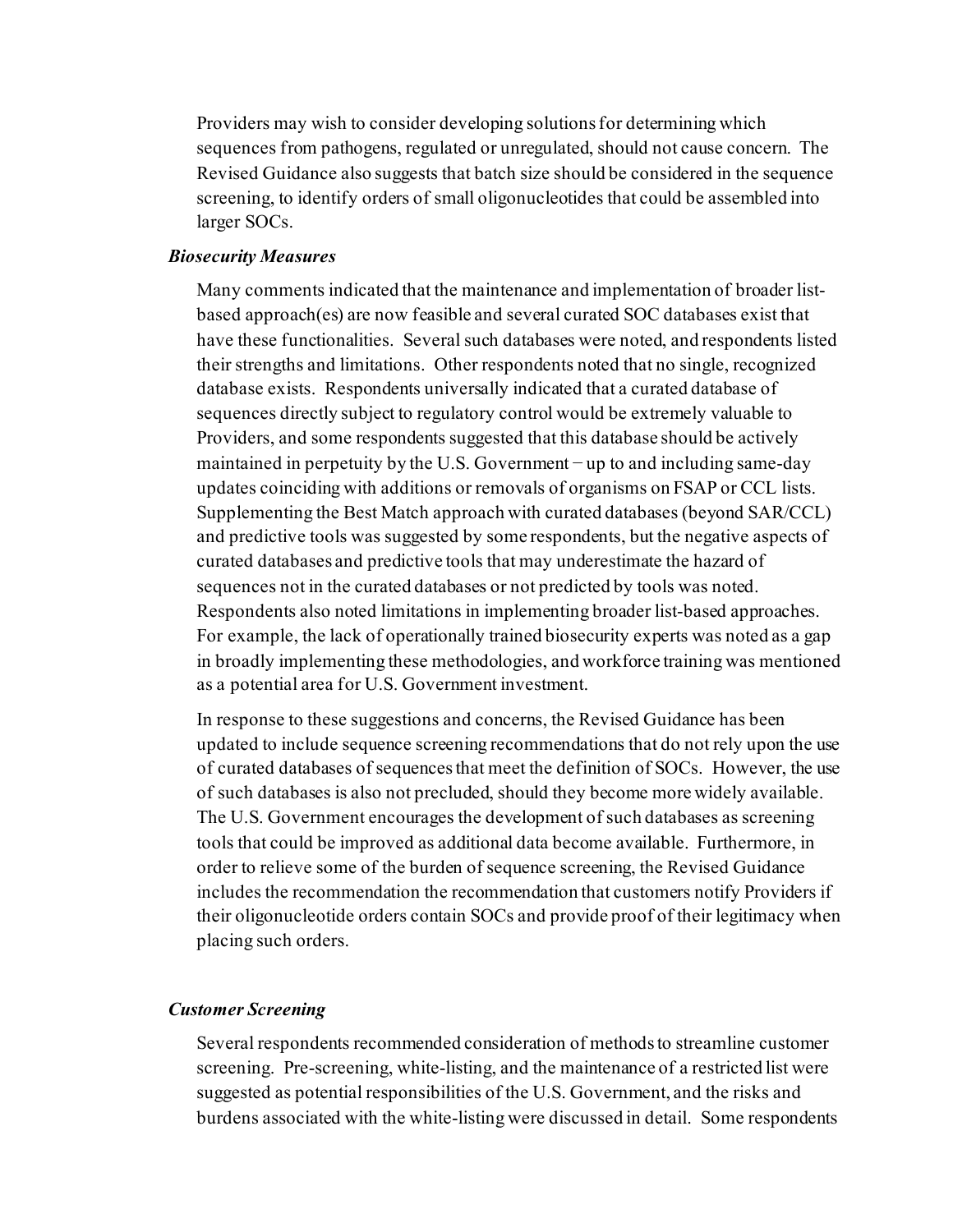supported pre-screening of the customer first, and others supported pre-screening of the sequences first. Some indicated that enhanced customer screening would require a registration program, and that whitelisting of customers may be helpful. Difficulty with tracking international orders was also noted. While most comments did not indicate that the Guidance poses an undue burden, the marginal cost of screening was noted to have increased as the overall cost of oligonucleotide synthesis has decreased. Many comments mentioned that manual review of false positive findings is the greatest cost of screening, since expert staff are expensive.

In order to relieve some of the burden of sequence screening, the Revised Guidance has been updated to include advice that customers notify Providers that their oligonucleotide orders contain SOCs and also provide proof of their legitimacy when placing such orders.

#### *Minimizing Burden*

According to respondents, implementing the Guidance is expensive, costing approximately \$15/order, and this cost has remained flat while the cost of synthesis has decreased. Cost is reportedly driven by the need for a Ph.D. in Bioinformatics to interpret sequence hits. The burden of screening may also be increasing as the size of databases against which to match BLAST sequences is increasing. Providers indicated that they need new annotated data resources, tools, and approaches to keep biosecurity from becoming a leading component of the per-bp cost, given that oligonucleotide synthesis costs have consistently decreased.

Most respondents indicated that data retention is not a challenge, given everdecreasing data storage costs. However, better guidance about what types of Customer and sequence data must be retained and what latency is acceptable for retrieval of this information would be helpful. Highly latent data storage mechanisms are much less costly, especially given customer screening considerations that are also included in the Guidance. The eight-year timeframe for data storage may be a burden for start-up companies, and mitigation processes are necessary in case they are no longer in business after eight years.

Some respondents asked the U.S. Government to provide standardized screening methodologies and a centralized database for screening both sequences and customers. These requests included clear definitions of the unit of control and of the type of information needed for screening customers. They also included requests for databases of biothreats sequences and a centrally located white-listed or restricted list of customers. There was also a suggestion that the US Government should operate an Application Programming Interface (API) for these screening concerns that has a latency for queries of two hours or less. Respondents also expressed that expanding the scope of the Guidance would not create additional burden if the U.S. Government took some of these steps, but others were concerned about potentially increased costs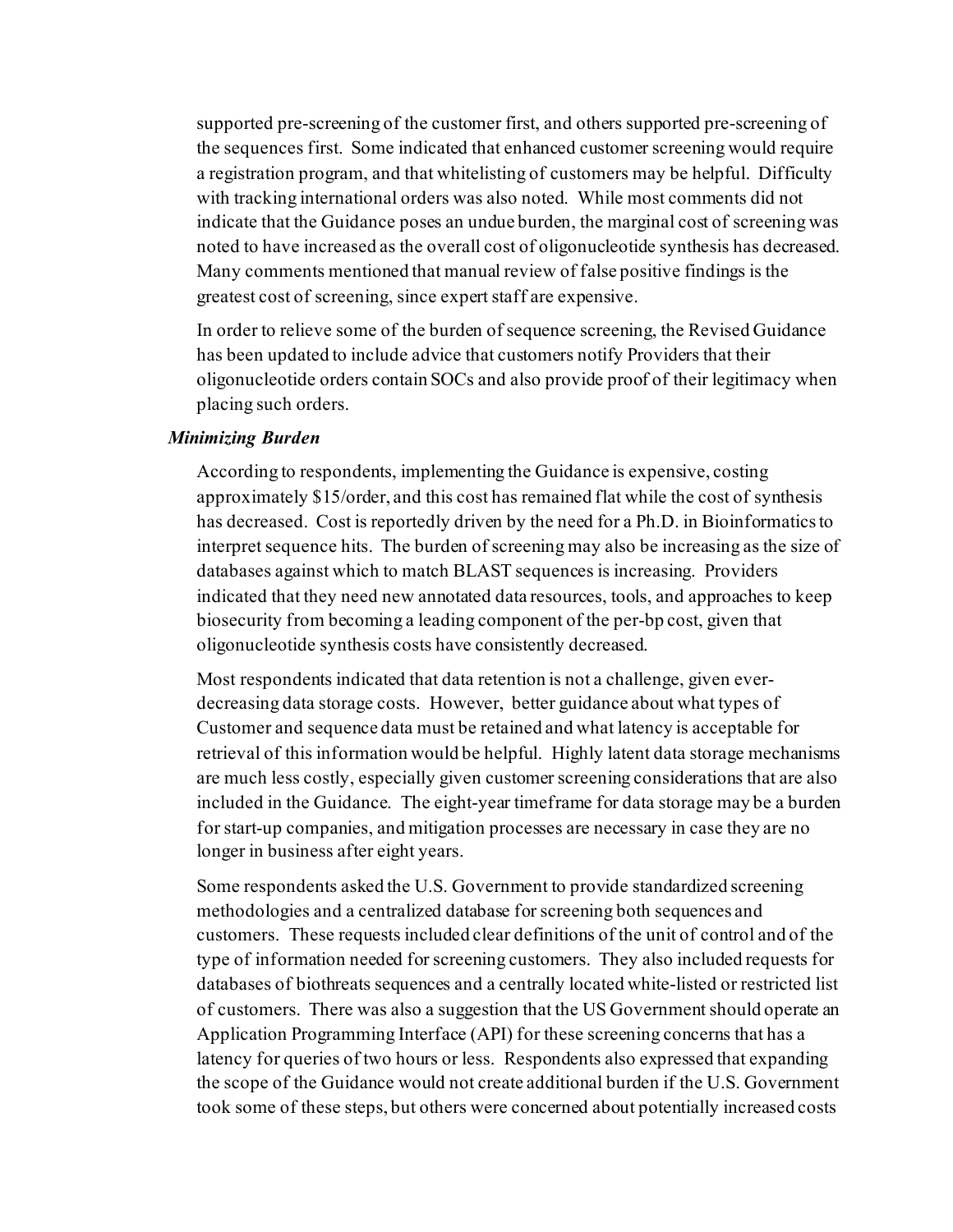associated with expanding the scope of the Guidance. Support for a cost/benefit approach was voiced to ensure that any additional burden to Providers (and customers) can be adequately justified. There were mixed comments regarding whether liability is a concern, with one comment mentioning that the Guidance is perceived as protecting Providers from liability if it is followed.

In response to these suggestions and concerns, the Revised Guidance includes sequence screening recommendations that do not rely upon the use of curated databases of sequences that meet the definition of SOCs. However, the use of such databases is also not precluded, should they become available. The U.S. Government encourages the development of such databases as screening tools that could be improved as additional data become available. Furthermore, in order to relieve some of the burden of sequence screening, the Guidance has been updated to include the recommendation that customers notify Providers if their oligonucleotide orders contain SOCs and provide proof of their legitimacy when placing such orders.

Also, in response to these concerns, the Guidance includes specific suggestions for who should store records of screening methodologies, hits identifying SOCs in orders, the proof of Principal User or End User legitimacy, and records of transfer of oligonucleotides containing SOCs to new End Users beyond the original customers or Third-party Vendors. There is no requirement for latency in the retrieval of this information, so concerns about high latency versus low latency storage costs may be alleviated by the Revised Guidance.

#### *Technologies Subject to the Guidance*

Due especially to the ease of conversion between single-stranded (ss) DNA, doublestranded (ds) DNA, ssRNA, and dsRNA; that positive sense ssRNA viral genomes can be transferred directly into cells to produce viruses; and that rescue platforms exist for negative sense ssRNA viruses using modern methodologies, all respondents suggested screening each type of synthetic oligonucleotide orders, not just dsDNA.

Some respondents recommended that the Guidance apply to the entire synthetic biology supply chain, not just to the Providers of synthetic DNA or other oligonucleotides. Also, some responses indicated that benchtop DNA synthesizers pose a serious biosecurity threat. A molecular biology-based biorisk approach was described by several respondents, some suggesting that this approach would benefit from a centralized U.S. Government sequence screening database.

In response to these comments, the Scope of the Guidance has been expanded beyond dsDNA to also include single and double-stranded forms of both RNA and DNA. Also, the Guidance has been expanded to include advice for Providers, Third-party Vendors, Principal Users, and End Users as well as Manufacturers of bench-top oligonucleotide synthesis equipment.